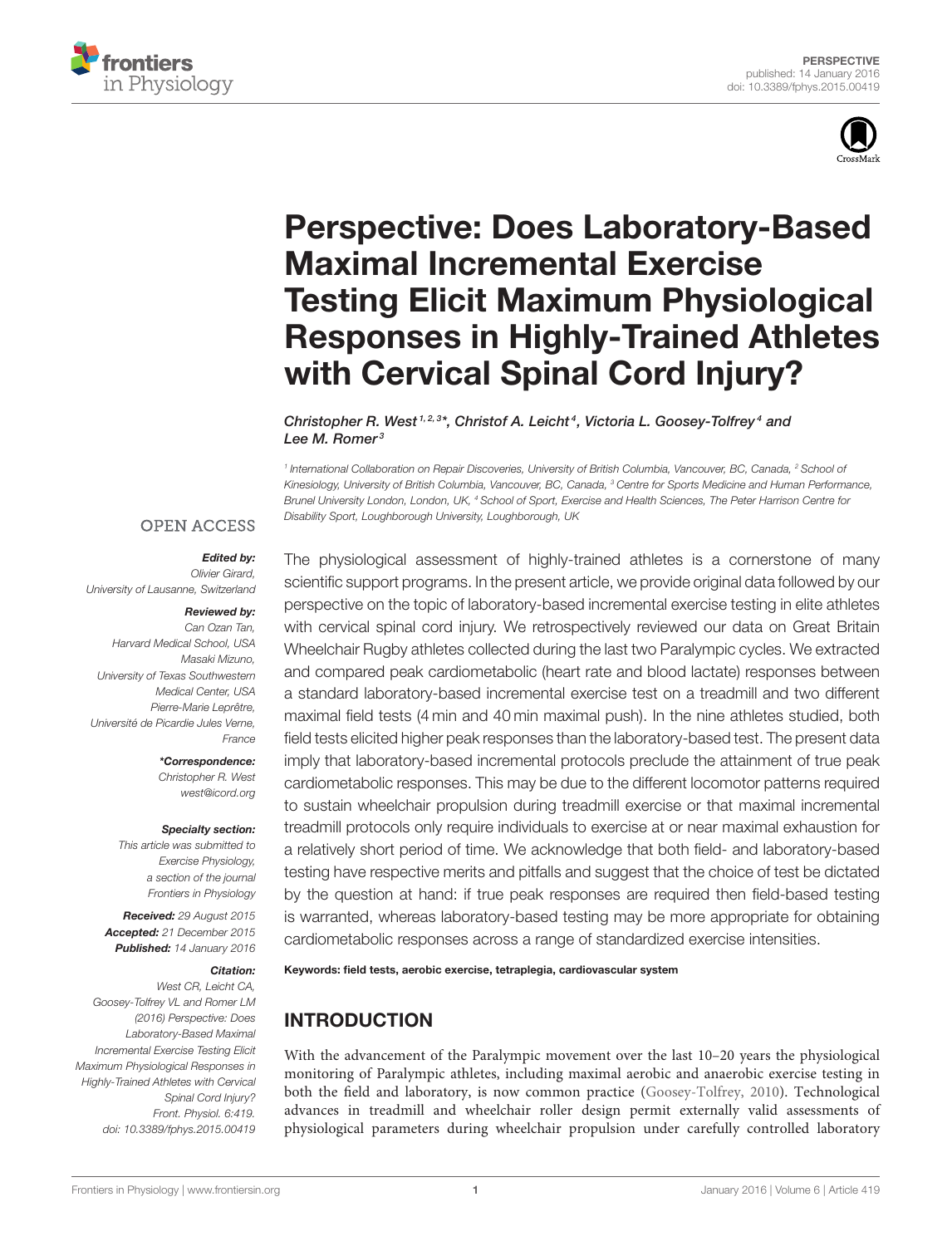conditions. The majority of studies that have assessed maximal exercise responses of elite athletes with cervical spinal cord injury (SCI) during wheelchair propulsion on a treadmill, including our own, have reported peak oxygen uptake values in the range of 0.8–1.6 L/min and maximal heart rate (HR) values in the range of 100–140 bpm, although the mean is typically around 120 bpm [\(Coutts et al., 1983;](#page-4-1) [Wicks et al., 1983;](#page-5-0) Lasko-McCarthey and Davis, [1991;](#page-4-2) [Schmid et al., 1998;](#page-4-3) [Leicht et al.,](#page-4-4) [2013;](#page-4-4) [Paulson et al., 2013;](#page-4-5) [West et al., 2014a\)](#page-4-6). The dogmatic pathophysiological explanation for these relatively low values is purported to be loss of descending sympathetic cardiac control along with an attenuated catecholamine response and a decreased active muscle mass [\(Figoni, 1993;](#page-4-7) [Hopman et al.,](#page-4-8) [1998\)](#page-4-8).

Recently, we reported that field-based exercise testing in elite wheelchair rugby athletes with cervical SCI elicits HR values of 140–180 bpm [\(West et al., 2014b\)](#page-4-9). These values far exceed those collected in the same athletes during armcrank ergometry and wheelchair propulsion on a treadmill [\(West et al., 2013\)](#page-5-1). Further investigation revealed that a large number of these elite tetraplegic athletes (both rugby and handcycling) exhibit sparing of descending sympathetic fibers in the face of a motor and sensory compete injury (i.e., autonomic incomplete injury; [Currie et al., 2015\)](#page-4-10). Thus, it appears that factors other than disrupted descending sympathetic control may preclude the attainment of true peak physiological responses in the laboratory. To date, no study has specifically compared peak cardiometabolic responses between maximal field- and laboratory-based wheelchair exercise tests in highly-trained athletes with cervical SCI.

We have been collecting physiological data leading into the Beijing and London Paralympic cycles on the Great Britain wheelchair rugby squad. During this time, we have conducted a variety of field- and laboratory-based exercise tests on the same group of athletes, but have never directly compared peak physiological variables between laboratory- and field-based maximal wheelchair exercise tests. In the present study, we retrospectively reviewed our data and compared peak physiological responses between a standard incremental laboratory-based wheelchair treadmill test and two different field testing protocols.

# MATERIALS AND METHODS

## Data Included

Nine male wheelchair rugby athletes with motor complete traumatic cervical SCI (C6-C7; 28.6  $\pm$  2.6 year, 71  $\pm$  16 kg,  $1.80 \pm 0.10$  m, 7.1  $\pm$  3.7 year post injury) were included into the study. The data were part of other research studies, some of which have been published elsewhere (8 of the present participants' 4 min push data, [West et al., 2014b,](#page-4-9) and 8 of the present participants' maximal incremental test data [Leicht et al., 2013;](#page-4-4) [West et al., 2014a\)](#page-4-6). All of the studies were approved by the University research ethics committee. In addition to peak physiological values, we extracted participant demographics and their International Wheelchair Rugby Federation (IWRF) classifications at the time of testing.

# Study Design

Data were extracted for three different maximal exercise trials. Trial 1 consisted of a maximal 4 min field-based exercise test on a 110 m long indoor athletics track with a wide turnaround area at each end. Trial 2 ( $n = 7$ ) consisted of a maximal 40 min field-based exercise test in a sports hall. Trial 3 consisted of an incremental wheelchair propulsion test on a treadmill. Athletes were thoroughly familiar with the testing protocols. Each trial was completed with athletes exercising in their own rugby wheelchair with regular strapping and gloves. Prior to each trial, athletes received the same standardized pre-test instructions, namely to void their bladder to minimize the chance of autonomic dysreflexia, and to avoid strenuous exercise for 24 h, caffeine for 4 h and food for 2 h prior to assessment. Trials 1 and 3 were performed between 1 and 8 months apart. Trial 3 was performed approximately 1 month after trial 2.

# Experimental Trials

#### Trial 1

Athletes completed a maximal 4 min push on a 110 m synthetic indoor running track with minimal rolling resistance. Athletes pushed maximally in a straight line and were only required to turn at each end of the track where a wide area was provided to facilitate the maintenance of high speeds. Athletes were encouraged to cover as much distance as they could during 4 min. Environmental temperature ranged from 18.2 to 19.4◦C, humidity from 40 to 42%, and barometric pressure from 737 to 739 mmHg.

#### Trial 2

Athletes completed a maximal 40 min push around a large sports hall. The push consisted of: a straight 40 m push along the first side, a 30 m zigzag push along the second side, a straight 40 m push along the third side and a 30 m backwards zigzag push along the final side. The athletes were encouraged to cover as much distance as possible during 40 min.

## Trial 3

Athletes completed a maximal incremental wheelchair test to volitional exhaustion on a motorized treadmill with a moving rail to prevent falls (Saturn 300/125r, HP Cosmos, Nussdorf-Traunstein, Germany). Treadmill speed was kept constant and ranged from 2.0 to  $2.8 \text{ m} \cdot \text{s}^{-1}$ , depending on IWRF classification and previous performance during incremental treadmill exercise. The gradient was set at 1% and was increased gradually by 0.1–0.2% every 40 s. The maximal test was terminated when athletes were unable to maintain the treadmill speed, i.e., when they touched the spring of the safety rail for a third time. Standardized verbal encouragement was given throughout the test and push rate was freely chosen. All athletes underwent a standardized warm up as described elsewhere [\(Leicht et al.,](#page-4-4) [2013\)](#page-4-4). Environmental temperature ranged from 20.2 to 23.7◦C, humidity from 27 to 61%, and barometric pressure from 741 to 758 mmHg.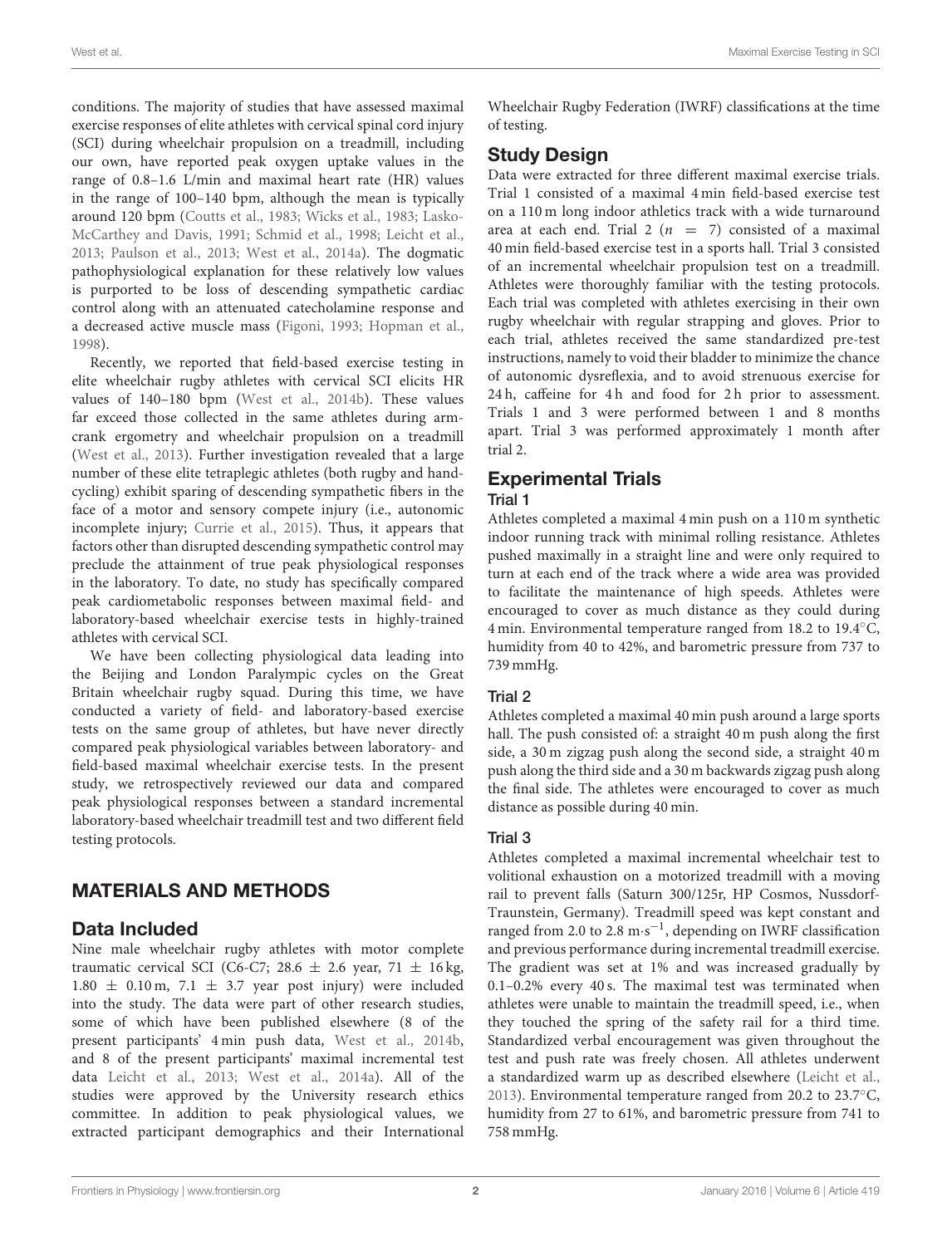### Heart Rate

For trials 1 and 2, HR was measured beat-by-beat using a team system (Suunto team POD, Suunto Oy, Vantaa, Finland). For trial 3, HR was measured beat-by-beat using an individual HR transmitter coupled to a receiver (Polar Vantage NV, Polar Electro Oy, Kempele, Finland).  $HR_{peak}$  was defined for all trials as the highest HR averaged over a 5 s rolling window.

#### Metabolic

In trials 1 and 3, lactate concentration in haemolysed whole blood ([L<sub>a</sub>]<sub>B</sub>) was assessed at rest and immediately postexercise using an automated analyser [Biosen C-line Sport, EKF Diagnostics, Barleben, Germany (Trial 1) or YSI 1500 SPORT, YSI Incorporated, Yellow Springs, OH, USA (Trial 2)]. In trial 3, oxygen uptake  $(\dot{V}o_2)$  was assessed using an online system (MetaLyzer 3B, Cortex Biophysik GmbH, Leipzig, Germany).  $\rm{\dot{V}o}_{2peak}$  was defined as the highest  $\rm{\dot{V}o}_2$  over a 30 s rolling window.

## **Statistics**

Between-trial differences in physiological outcomes were assessed using either a one-way repeated-measures ANOVA (HR) or paired sample t-test ( $[L_a^-]_B$ ). Relationships between peak physiological indices from field- and laboratory-based testing were assessed using Pearson's product moment correlation. Statistical analyses were carried out using STATA v12.0, with significance set at  $p < 0.05$ .

## RESULTS

Individual athlete data for all trials are reported in **[Table 1](#page-2-0)**. HR<sub>peak</sub> was different between trials ( $p = 0.0035$ ) and post-hoc testing revealed HR<sub>peak</sub> was higher in trial 1 and trial 2 vs. trial 3  $(p = 0.008$  and  $p = 0.048$ , respectively). There was no difference in HR<sub>peak</sub> between trial 1 and trial 2 ( $p = 0.29$ ), and the values during both field-based exercise tests were strongly correlated  $(r = 0.88, p = 0.002;$  **[Figure 1B](#page-3-0)**). There were no significant correlations between HR<sub>peak</sub> achieved during the field-based tests and HR<sub>peak</sub> achieved in the laboratory ( $r = 0.56-0.61, p >$ 0.08). During field-based testing, HR increased rapidly at the onset of exercise in all athletes and remained elevated throughout (**[Figure 1C](#page-3-0)**). Blood lactate concentration was higher during trial 1 vs. trial 3 (p = 0.010; **[Figure 1D](#page-3-0)**).

### PERSPECTIVE

For the first time we report that peak heart rate and blood lactate concentration during maximal field-based exercise testing exceed values attained during maximal incremental laboratory-based wheelchair exercise on a treadmill. This suggests that incremental exercise testing in the laboratory, at least using the protocol described herein, does not elicit true peak cardiometabolic responses in highly-trained wheelchair rugby athletes with cervical SCI.

The HR values elicited during our laboratory-based treadmill test typify those reported in previous studies that have used wheelchair ergometry or treadmill exercise to investigate peak exercise responses in tetraplegic athletes [\(Coutts et al., 1983;](#page-4-1) [Wicks et al., 1983;](#page-5-0) [Lasko-McCarthey and Davis, 1991;](#page-4-2) Schmid et al., [1998;](#page-4-3) [Paulson et al., 2013;](#page-4-5) [Leicht et al., 2014;](#page-4-11) [West et al.,](#page-4-6) [2014a\)](#page-4-6). An interesting observation from the two field-based trials compared to the laboratory trial was the push technique utilized. In the field-based trial, the athletes favored three small pushes followed by a short break for deep inhalation. During the push-phase many athletes also tended to "lean" into the abdominal strapping used to secure them into their sports chair. Anecdotally, athletes report that this push technique allows them to produce more force (power) with each push stroke. Leaning into the chest strapping likely compresses the abdomen and impairs diaphragmatic descent. In turn, this would be expected to reduce the force generating capacity of the diaphragm and may explain why athletes had to pause every three strokes for

<span id="page-2-0"></span>

|              |                | <b>IWRF</b>           | Trial 1  |                      | Trial 2       | Trial 3        |          |                  |                         |                            |
|--------------|----------------|-----------------------|----------|----------------------|---------------|----------------|----------|------------------|-------------------------|----------------------------|
|              | Level          |                       | HR (bpm) | $[La-]_{B}$ (mmol/L) | HR(bpm)       | Duration (min) | HR (bpm) | $[La]B$ (mmol/L) | $\mathsf{Vo}_2$ (L/min) | $\mathsf{V}_2$ (ml/kg/min) |
| 1            | C <sub>6</sub> | 0.5                   | 126      | 5.6                  | 129           | 5.83           | 122      | 4.2              | 1.03                    | 18.2                       |
| $\mathbf{2}$ | C <sub>7</sub> | 1.                    | 146      | 5.5                  | Not collected | 6.66           | 115      | 5.8              | 0.85                    | 17.9                       |
| 3            | C <sub>6</sub> | 1.5                   | 142      | 6.9                  | Not collected | 16.66          | 125      | 4.4              | 1.45                    | 21.0                       |
| 4            | C7             | $\mathbf{2}^{\prime}$ | 169      | 5.3                  | 157           | 13.33          | 137      | 5.2              | 1.47                    | 23.6                       |
| 5            | C <sub>7</sub> | 2.5                   | 172      | 6.4                  | 171           | 15.00          | 178      | 4.6              | 2.30                    | 33.7                       |
| 6            | C7             | 2.5                   | 135      | 7.2                  | 139           | 9.41           | 130      | 5.9              | 1.42                    | 21.8                       |
| 7            | C <sub>7</sub> | 2.5                   | 165      | 8.8                  | 169           | 9.25           | 127      | 5.6              | 1.87                    | 27.3                       |
| 8            | C <sub>7</sub> | 2.5                   | 148      | 5.5                  | 150           | 7.86           | 119      | 5.3              | 1.98                    | 27.3                       |
| 9            | C <sub>6</sub> | 2.5                   | 147      | 7.5                  | 154           | 4.83           | 119      | 4.1              | 1.82                    | 18.9                       |
| <b>MEAN</b>  |                |                       | $150*$   | $6.5*$               | $153*$        | 9.87           | 130      | 5.1              | 1.57                    | 23.3                       |
| <b>SD</b>    |                |                       | 16       | 1.2                  | 15            | 4.19           | 19       | 0.7              | 0.46                    | 5.3                        |

Trial 1: 4 min field-based maximal exercise test; trial 2: 40 min field-based maximal exercise test; trial 3: maximal laboratory-based incremental wheelchair propulsion test on a treadmill; IWRF, International Wheelchair Rugby Federation; HR, heart rate; [Lang, blood lactate concentration; Vo<sub>2</sub>, oxygen uptake. \*Significantly different from trial 3 (p < 0.05).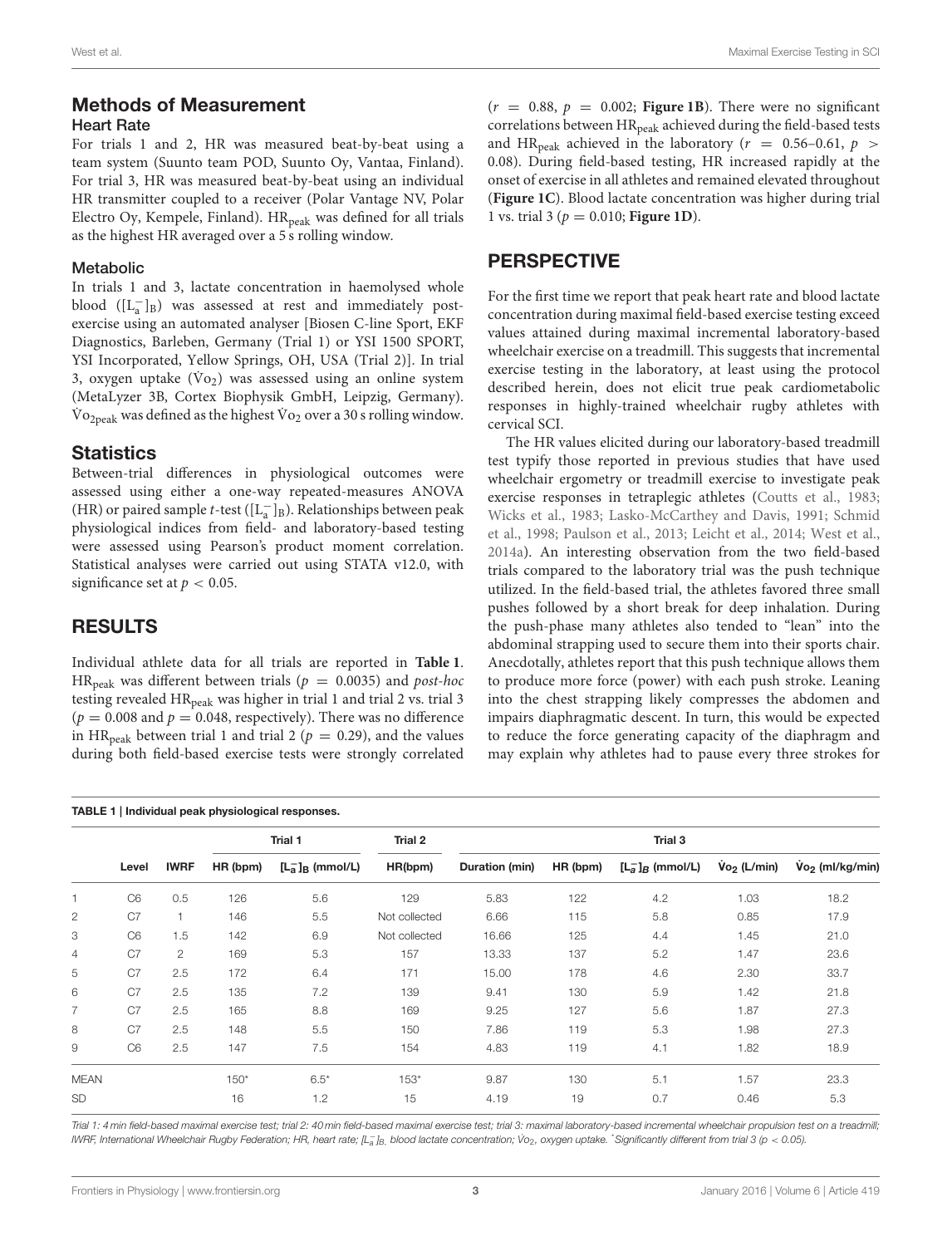

<span id="page-3-0"></span>deep inhalation. On a treadmill, this technique is impossible to replicate as the wheelchair would roll to the back of the treadmill if pushing were to cease, thereby terminating the test. Thus, different push patterns may have been responsible for the lower cardiometabolic responses during treadmill exercise. To our knowledge, no study has directly compared maximal push mechanics between laboratory- and field-based testing in tetraplegic athletes. In able-bodied individuals, recent research suggests that current treadmill wheelchair propulsion protocols are unable to accurately reproduce the forces applied during fieldbased (i.e., over ground) propulsion [\(Mason et al., 2014\)](#page-4-12). It is not yet clear whether these findings translate to highly-trained athletes with cervical SCI. An interesting observation was that the heart rate in three athletes (#1, 5, and 6) was similar between field- and laboratory-based testing. It is unclear why this was the case for these three athletes only. One explanation could be that these three athletes utilize a push technique that can easily be replicated in both the laboratory and field conditions. The idea of "transferability" of different propulsion techniques between laboratory and field settings has to our knowledge never been investigated in elite tetraplegic athletes but may provide important insight as to why some athletes can achieve similar maximal exercise responses in both the laboratory and field settings whilst others cannot.

Lower laboratory-based HR responses may also be a consequence of the inferior metabolic demand of incremental laboratory exercise compared to high-intensity constant load

exercise. Increased acidosis associated with a higher blood lactate concentration in the field would be expected to drive greater peripheral and central chemoreceptor activation and augment central sympathetic outflow [\(Somers et al., 1989\)](#page-4-13). In cervical SCI athletes with autonomic incomplete injuries, central sympathetic stimulation would elicit a direct and indirect (catecholaminergic) inotropic response. In autonomic complete athletes, it is possible that the sub-lesional sympathetic circuitry can still be activated from chemoreflexes via the pulmonary stretch receptors. Unfortunately, no studies have examined the interactions between chemoreceptor activation and vasomotor outflow after SCI. Moreover, while circulating catecholamines increase marginally during wheelchair ergometry in untrained cervical SCI [\(Schmid et al., 1998\)](#page-4-3), no study has investigated the catecholaminergic response to field-based exercise. In our opinion, such studies are critical to advance our understanding of the physiological responses to exercise in athletes with cervical SCI.

The field-based measures of physiological performance reported herein are relatively crude, but are typical of those collected by researchers and/or sports physiologists during sports-specific field-based testing. We are yet to conduct fieldbased assessments of peak oxygen uptake using a portable metabolic cart. Such measures are the next step to confirm that peak cardiometabolic responses during laboratory-based exercise testing are indeed inferior to those obtained in response to fieldbased exercise testing. Nevertheless, we measured HR values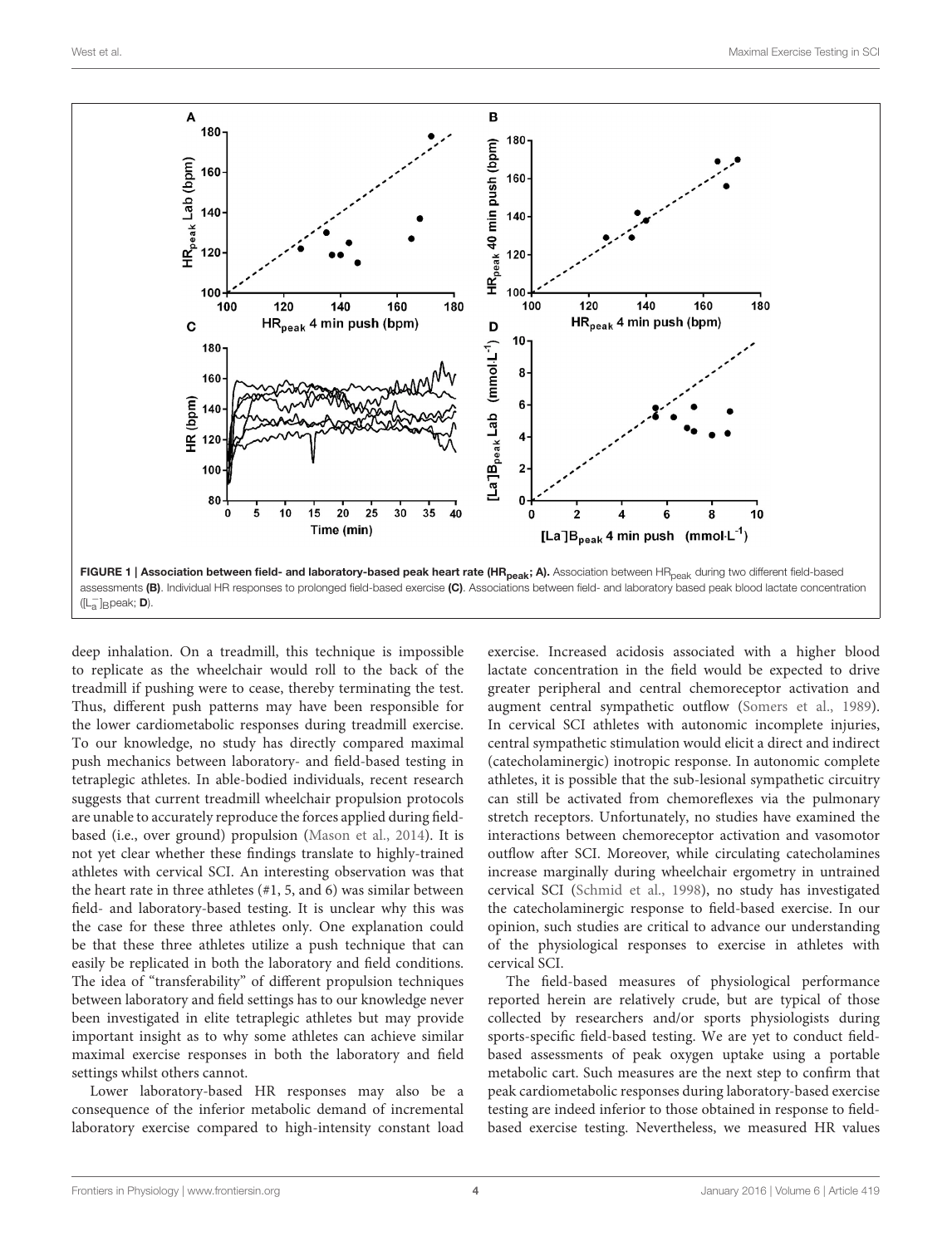that were considerably higher during both short- and longduration field-based exercise compared to laboratory testing. Thus, future research should investigate why field-based exercise testing provides superior cardiometabolic responses (at least for most athletes) and seek to optimize maximal treadmill testing protocols. Until such studies are carried out we suggest that sports physiologists working in applied settings continue to use both laboratory and field-based testing and that the choice of test should be dictated by the question at hand as well as the availability of resources. Field-based maximal exercise testing provides superior external validity, the ability to accommodate large groups, and the free choice of push mechanics. Conversely, a laboratory-based exercise test allows for a more detailed physiological assessment under carefully controlled conditions with respect to protocol, temperature, and humidity.

## **CONSIDERATIONS**

We chose to use laboratory-based wheelchair propulsion to investigate peak responses because it is the most externally valid laboratory modality and because peak responses are slightly higher during wheelchair propulsion than during other laboratory modalities such as arm-crank exercise (Gass and Camp, [1984\)](#page-4-14). Our decision to increment grade only was based on previous research that reported no significant differences in peak responses between treadmill protocols which increment speed, gradient, or a combination of both [\(Hartung et al.,](#page-4-15) [1993\)](#page-4-15). Finally, our participants were highly motivated wheelchair rugby athletes who were well versed in maximal incremental exercise testing. We are confident therefore that the laboratory testing environment was conducive to eliciting peak responses

**REFERENCES** 

- <span id="page-4-1"></span>Coutts, K. D., Rhodes, E. C., and McKenzie, D. C. (1983). Maximal exercise responses of tetraplegics and paraplegics. J. Appl. Physiol. 55, 479–482.
- <span id="page-4-10"></span>Currie, K. D., West, C. R., Hubli, M., Gee, C. M., and Krassioukov, A. V. (2015). Peak heart rates and sympathetic function in tetraplegic nonathletes and athletes. Med. Sci. Sports Exerc. 47, 1259–1264. doi: 10.1249/MSS.0000000000000514
- <span id="page-4-7"></span>Figoni, S. F. (1993). Exercise responses and quadriplegia. Med. Sci. Sports Exerc. 25, 433–441. doi: 10.1249/00005768-199304000-00005
- <span id="page-4-14"></span>Gass, G. C., and Camp, E. M. (1984). The maximum physiological responses during incremental wheelchair and arm cranking exercise in male paraplegics. Med. Sci. Sports Exerc. 16, 355–359. doi: 10.1249/00005768-198408000-00006
- <span id="page-4-0"></span>Goosey-Tolfrey, V. (2010). Supporting the paralympic athlete: focus on wheeled sports. Disabil. Rehabil. 32, 2237–2243. doi: 10.3109/09638288.2010.491577
- <span id="page-4-15"></span>Hartung, G. H., Lally, D. A., and Blancq, R. J. (1993). Comparison of treadmill exercise testing protocols for wheelchair users. Eur. J. Appl. Physiol. Occup. Physiol. 66, 362–365. doi: 10.1007/BF00237783
- <span id="page-4-8"></span>Hopman, M. T., Dueck, C., Monroe, M., Philips, W. T., and Skinner, J. S. (1998). Limits to maximal performance in individuals with spinal cord injury. Int. J. Sports Med. 19, 98–103. doi: 10.1055/s-2007-971889
- <span id="page-4-2"></span>Lasko-McCarthey, P., and Davis, J. (1991). Effect of work rate increment on peak oxygen uptake during wheelchair ergometry in men with quadriplegia. Eur. J. Appl. Physiol. Occup. Physiol. 63, 349–353. doi: 10.1007/bf00364461
- <span id="page-4-11"></span>Leicht, C. A., Griggs, K. E., Lavin, J., Tolfrey, K., and Goosey-Tolfrey, V. L. (2014). Blood lactate and ventilatory thresholds in wheelchair athletes with tetraplegia and paraplegia. Eur. J. Appl. Physiol. 114, 1635–1643. doi: 10.1007/s00421-014- 2886-x

in the laboratory. That we measured similar  $HR_{peak}$  values during both field tests suggests that higher values in the field are indeed a real phenomenon and not an anomaly. Moreover, the mean values reported in the present study are almost identical to our previous field-based assessments of Paralympic hand-cyclists with cervical SCI [\(West et al.,](#page-4-16) [2015\)](#page-4-16). Finally, environmental conditions were similar between Trial 1 and 3 (not noted for Trial 2), suggesting differences in environmental conditions do not explain between-test differences in physiological responses. Thus, we are confident that the data presented herein represent true differences in physiological responses between laboratory- and field-based exercise testing.

## CONCLUDING REMARKS

The present data imply that peak physiological indices measured in response to maximal incremental exercise testing in the laboratory using current protocols may not represent true maximal responses for athletes with tetraplegia. We suggest that future studies should investigate why fieldbased exercise testing provides superior cardiometabolic responses and seek to optimize maximal treadmill testing protocols to probe true peak responses in elite athletes with cervical SCI.

# ACKNOWLEDGMENTS

The authors thank the Great Britain Wheelchair Rugby squad for participating in our research.

- <span id="page-4-4"></span>Leicht, C. A., Tolfrey, K., Lenton, J. P., Bishop, N. C., and Goosey-Tolfrey, V. L. (2013). The verification phase and reliability of physiological parameters in peak testing of elite wheelchair athletes. Eur. J. Appl. Physiol. 113, 337–345. doi: 10.1007/s00421-012-2441-6
- <span id="page-4-12"></span>Mason, B., Lenton, J., Leicht, C., and Goosey-Tolfrey, V. (2014). A physiological and biomechanical comparison of over-ground, treadmill and ergometer wheelchair propulsion. J. Sports Sci. 32, 78–91. doi: 10.1080/02640414.2013.807350
- <span id="page-4-5"></span>Paulson, T. A., Goosey-Tolfrey, V. L., Lenton, J. P., Leicht, C. A., and Bishop, N. C. (2013). Spinal cord injury level and the circulating cytokine response to strenuous exercise. Med. Sci. Sports Exerc. 45, 1649–1655. doi: 10.1249/MSS.0b013e31828f9bbb
- <span id="page-4-3"></span>Schmid, A., Huonker, M., Barturen, J. M., Stahl, F., Schmidt-Trucksäss, A., König, D., et al. (1998). Catecholamines, heart rate, and oxygen uptake during exercise in persons with spinal cord injury. J. Appl. Physiol. 85, 635–641.
- <span id="page-4-13"></span>Somers, V. K., Mark, A. L., Zavala, D. C., and Abboud, F. M. (1989). Contrasting effects of hypoxia and hypercapnia on ventilation and sympathetic activity in humans. J. Appl. Physiol. 67, 2101–2106.
- <span id="page-4-9"></span>West, C. R., Campbell, I. G., Goosey-Tolfrey, V. L., Mason, B. S., and Romer, L. M. (2014b). Effects of abdominal binding on field-based exercise responses in Paralympic athletes with cervical spinal cord injury. J. Sci. Med. Sport 17, 351–355. doi: 10.1016/j.jsams.2013.06.001
- <span id="page-4-16"></span>West, C. R., Gee, C. M., Voss, C., Hubli, M., Currie, K. D., Schmid, J., et al. (2015). Cardiovascular control, autonomic function, and elite endurance performance in spinal cord injury. Scand. J. Med. Sci. Sports. 25, 476–485. doi: 10.1111/sms.12308
- <span id="page-4-6"></span>West, C. R., Goosey-Tolfrey, V. L., Campbell, I. G., and Romer, L. M. (2014a). Effect of abdominal binding on respiratory mechanics during exercise in